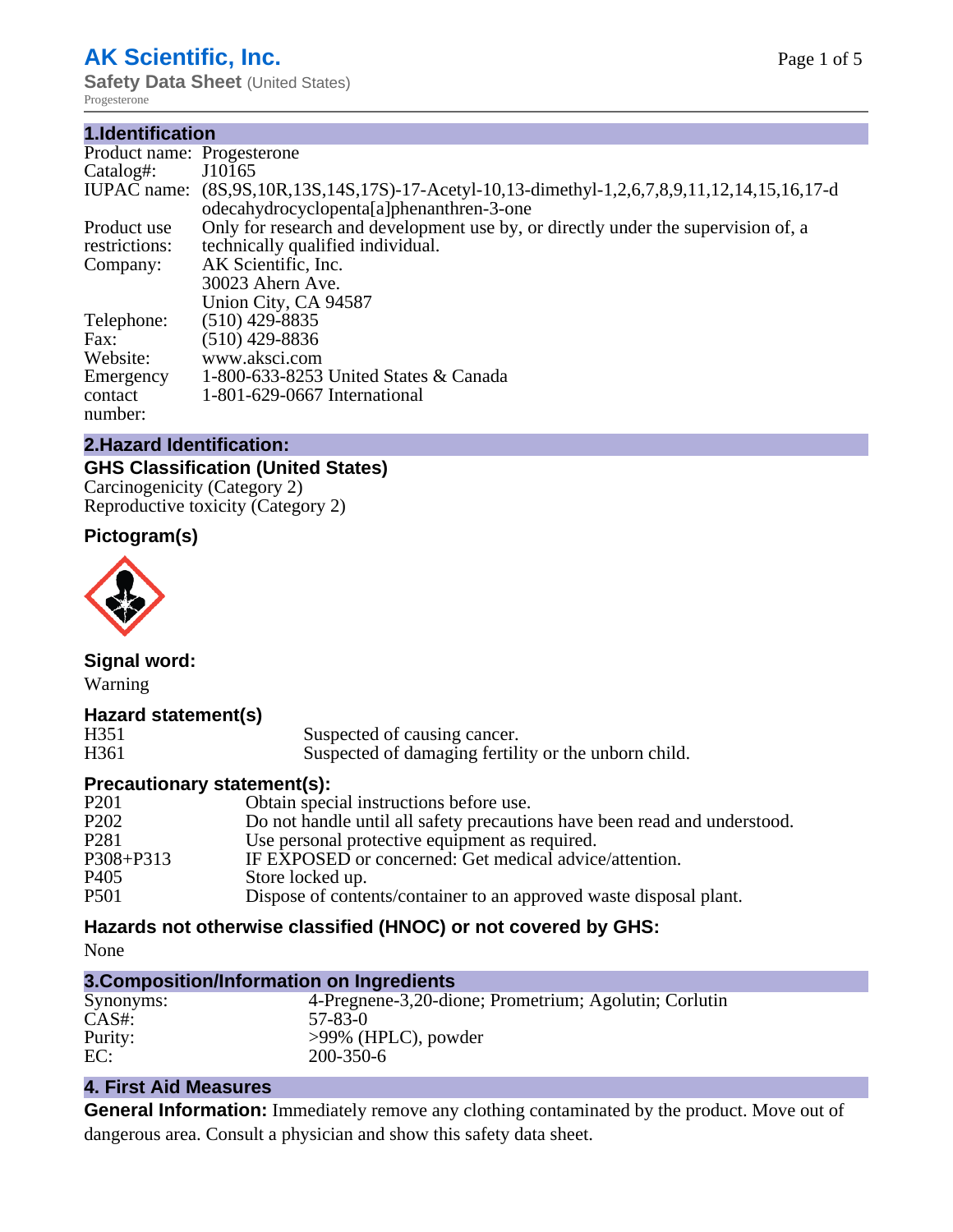**Inhalation:** Move person to fresh air. If not breathing, give artificial respiration. If breathing is difficult, give oxygen. Obtain medical aid.

**Skin contact:** Immediately flush skin with running water for at least 15 minutes while removing contaminated clothing and shoes. Wash clothing before reuse. Obtain medical aid immediately. **Eye contact:** Immediately flush open eyes with running water for at least 15 minutes. Obtain medical

aid immediately.

**Ingestion:** Do NOT induce vomiting without medical advice. Rinse mouth with water. Never administer anything by mouth to an unconscious person. Obtain medical aid immediately.

**Most important symptoms and effects, both acute and delayed:** No further information available. Please see sections 2 and 11.

**Indication of any immediate medical attention and special treatment needed:** No further information available.

## **5. Fire Fighting Measures**

**Suitable extinguishing media:** Use water spray, dry chemical, carbon dioxide, or chemical foam. **Specific hazards arising from the chemical:** Carbon oxides.

**Advice for firefighters:** As in any fire, wear a NIOSH-approved or equivalent, pressure-demand, self-contained breathing apparatus and full protective gear. During a fire, irritating and highly toxic gases may be generated by thermal decomposition or combustion.

## **6. Accidental Release Measures**

**Personal precautions, protective equipment and emergency procedures:** Wear protective equipment and keep unprotected personnel away. Ensure adequate ventilation. Remove all sources of ignition. Prevent further leak or spill if safe to do so. For personal protective equipment, please refer to section 8.

**Environmental precautions:** Do not let product enter drains, other waterways, or soil.

**Methods and materials for containment and cleaning up:** Prevent further leak or spill if safe to do so. Vacuum, sweep up, or absorb with inert material and place into a suitable disposal container. Consult local regulations for disposal. See section 13 for further disposal information.

#### **7. Handling and Storage**

**Precautions for safe handling:** Avoid contact with skin, eyes, and personal clothing. Wash hands thoroughly after handling. Avoid breathing fumes. Use only with adequate ventilation. Wear suitable protective clothing, gloves, and eye/face protection. Keep away from sources of ignition. Minimize dust generation and accumulation. Keep container tightly closed. Open and handle container with care. Do not eat, drink, or smoke while handling.

**Conditions for safe storage, including any incompatibilities:** Store in a tightly-closed container when not in use. Store in a cool, dry, well-ventilated area away from incompatible substances. Keep away from sources of ignition.

# **8. Exposure Controls/Personal Protection**

# **Exposure limits:**

| <b>OSHA PEL:</b>  | Not available. |
|-------------------|----------------|
| NIOSH REL:        | Not available. |
| <b>ACGIH TLV:</b> | Not available. |

**Appropriate engineering controls:** Avoid contact with skin, eyes, and clothing. Wash hands before breaks and immediately after handling the product. Facilities storing or utilizing this material should be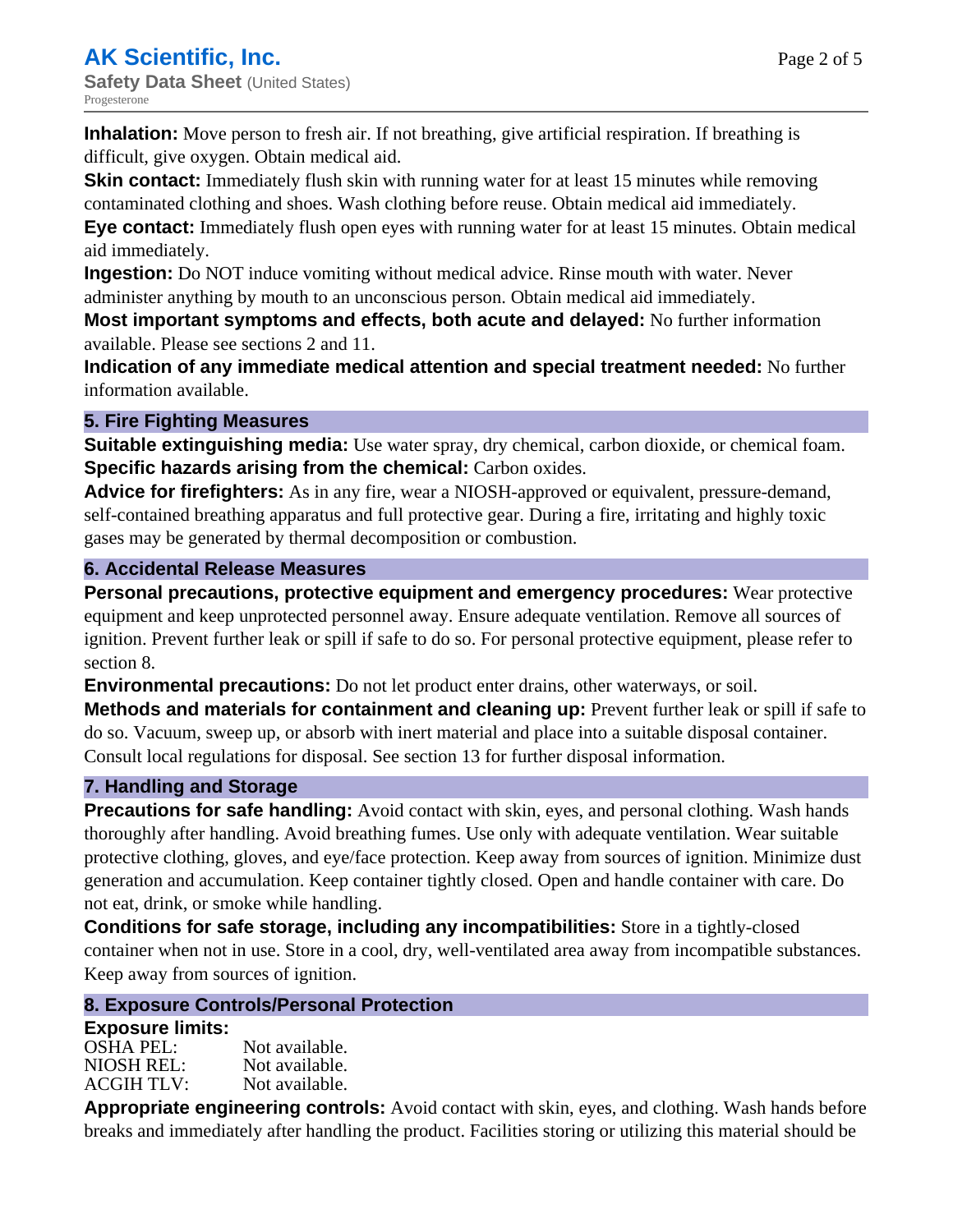# **AK Scientific, Inc.**

**Safety Data Sheet (United States)** Progesterone

Page 3 of 5

equipped with an eyewash fountain. Use adequate general and local exhaust ventilation to keep airborne concentrations low.

#### **Personal protection**

| Eyes:        | Based on an evaluation of the eye or face hazards present, wear chemical splash-resistant              |
|--------------|--------------------------------------------------------------------------------------------------------|
|              | safety glasses or goggles with side protection. A face shield may be appropriate in some               |
|              | workplaces. Use eyewear tested and approved under appropriate government standards                     |
|              | such as OSHA 29 CFR 1910.133 or EU EN166.                                                              |
| Hands:       | Wear gloves selected based on an evaluation of the possible hazards to hands and skin,                 |
|              | the duration of use, the physical conditions of the workplace, and the chemical resistance             |
|              | and physical properties of the glove material.                                                         |
|              | Skin and body: Protective clothing must be selected based on the hazards present in the workplace, the |
|              | physical environment, the duration of exposure, and other factors. No fabric can provide               |
|              | protection against all potential hazards; therefore it is important to select the appropriate          |
|              | protective clothing for each specific hazard. At the minimum, wear a laboratory coat and               |
|              | close-toed footwear.                                                                                   |
| Respiratory: | Respirators are not a substitute for accepted engineering control measures such as                     |
|              | enclosure or confinement of the operation, general and local ventilation, and substitution             |
|              | of less toxic materials. When respiratory personal protective equipment is appropriate                 |
|              | based on an assessment of respiratory hazards in the workplace, use a NIOSH- or                        |

CEN-certified respirator.

| 9. Physical and Chemical Properties |                                                              |
|-------------------------------------|--------------------------------------------------------------|
| <b>Physical State:</b>              | White powder                                                 |
| Molecular Formula:                  | C21H30O2                                                     |
| Molecular Weight:                   | 314.46                                                       |
| Odor:                               | Not available.                                               |
| pH:                                 | Not available.                                               |
| <b>Boiling Point Range:</b>         | Not available.                                               |
| Freezing/Melting Point:             | $126 - 134$ °C                                               |
| <b>Flash Point:</b>                 | Not available.                                               |
| <b>Evaporation Rate:</b>            | Not available.                                               |
| Flammability (solid, gas):          | Please see section 2.                                        |
| Explosive limits:                   | Not available.                                               |
| Vapor Pressure:                     | Not available.                                               |
| Vapor Density:                      | Not available.                                               |
| Solubility:                         | DMSO: $22mg/mL$ ; $H2O$ : $\langle 1mg/mL$ ; EtOH: $63mg/mL$ |
| <b>Relative Density:</b>            | Not available.                                               |
| Refractive Index:                   | Not available.                                               |
| Volatility:                         | Not available.                                               |
| Auto-ignition Temperature:          | Not available.                                               |
| <b>Decomposition Temperature:</b>   | Not available.                                               |
| <b>Partition Coefficient:</b>       | Not available.                                               |
| <b>10. Stability and Reactivity</b> |                                                              |
|                                     |                                                              |

Reactivity: Not available.<br>Chemical stability: Stable under re Possibility of hazardous reactions: Not available.<br>Conditions to avoid: Dust generation. Conditions to avoid:<br>Incompatible materials: Hazardous decomposition products:

Stable under recommended temperatures and pressures.<br>Not available. Strong oxidizing agents.<br>Carbon oxides.

# **11. Toxicological Information**

RTECS# TW0175000<br>Acute toxicity: TDLo Intram TDLo Intramuscular - Rat - 1000ug/kg; LDLo Intravenous - Mouse - 100mg/kg; TDLo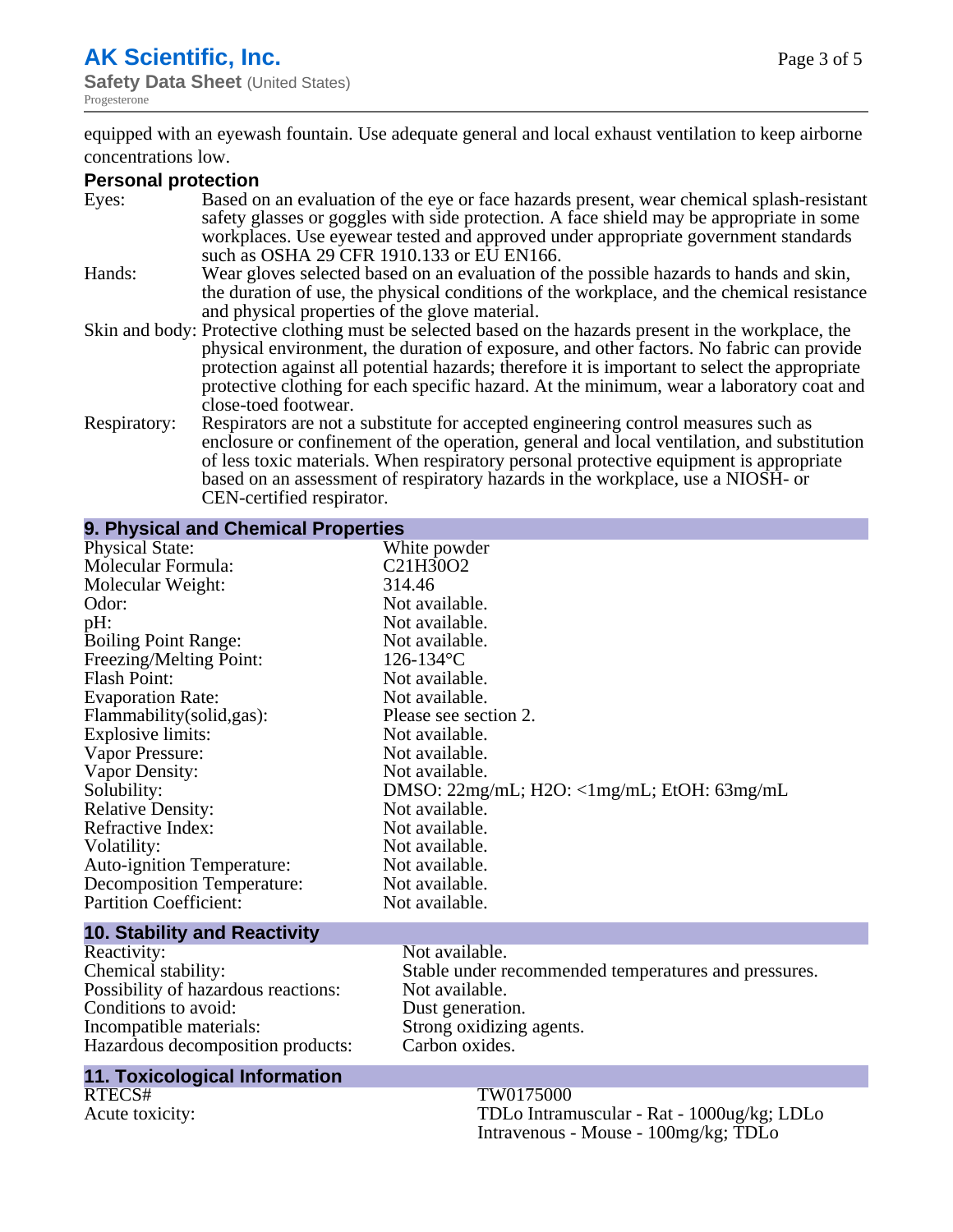|                                                                                  |                         | Intraperitoneal - Mouse - 16mg/kg; TDLo                                                                                                                                    |
|----------------------------------------------------------------------------------|-------------------------|----------------------------------------------------------------------------------------------------------------------------------------------------------------------------|
|                                                                                  |                         | Intraperitoneal - Rat - 1mg/kg; TDLo Subcutaneous                                                                                                                          |
|                                                                                  |                         | - Rat - 25mg/kg; LD50 Intraper                                                                                                                                             |
| Routes of exposure:                                                              |                         | Inhalation, eye contact, skin contact, ingestion.                                                                                                                          |
| Symptoms related to the physical, chemical and<br>toxicological characteristics: |                         | Skin contact may result in inflammation                                                                                                                                    |
|                                                                                  |                         | characterized by itching, scaling, reddening,                                                                                                                              |
|                                                                                  |                         | blistering, pain or dryness. Eye contact may result                                                                                                                        |
|                                                                                  |                         | in redness, pain or severe eye damage. Inhalation<br>may cause irritation of the lungs and respiratory<br>system. Over exposure may result in serious illness<br>or death. |
| Carcinogenicity                                                                  |                         |                                                                                                                                                                            |
| IARC:                                                                            | Not classified.         |                                                                                                                                                                            |
| NTP:                                                                             | Anticipated carcinogen. |                                                                                                                                                                            |
|                                                                                  |                         |                                                                                                                                                                            |

OSHA: Not listed.

Acute toxic effects: Inflammation of the eye is characterized by redness, watering, and itching. Skin inflammation is characterized by itching, scaling, reddening, or, occasionally, blistering.

| <b>12. Ecological Information</b>             |                                                                       |
|-----------------------------------------------|-----------------------------------------------------------------------|
| Ecotoxicity:                                  | Toxicity to Invertebrates: EC50 Strongylocentrotus purpuratus (Purple |
|                                               | Sea Urchin)-546.6 $g/L$ -95h                                          |
| Persistence and degradability: Not available. |                                                                       |
| Bioaccumulative potential: Not available.     |                                                                       |
| Mobility in soil:                             | Not available.                                                        |
| Other adverse effects:                        | Not available.                                                        |

# **13. Disposal Considerations**

**14. Transportation Information**

Chemical waste generators must determine whether a discarded chemical is classified as hazardous waste. US EPA guidelines for the classification determination are listed in 40 CFR 261.3. Additionally, waste generators must consult state and local hazardous waste regulations to ensure complete and accurate classification. Observe all federal, state and local regulations when disposing of the substance.

Disposal of packaging: Do not reuse containers. Dispose of as unused product.

| $1.7.$ Transportanon information |                |  |
|----------------------------------|----------------|--|
| <b>DOT (United States)</b>       |                |  |
| UN number:                       | Not hazmat     |  |
| Proper shipping name:            | Not available. |  |
| Transport hazard class:          | Not available. |  |
| Packing group:                   | Not available. |  |
| <b>IATA</b>                      |                |  |
| <b>UN Number:</b>                | Not DG         |  |
| Proper shipping name:            | Not available. |  |
| Transport hazard class:          | Not available. |  |
| Packing group:                   | Not available. |  |
|                                  |                |  |

#### **15. Regulatory Information**

#### **TSCA (United States)**

This product is on the EPA Toxic Substance Control Act (TSCA) inventory. The product is supplied solely for use in research and development by or under the supervision of a technically qualified individual as defined in 40 CFR § 720 et seq. The health risks have not been fully determined. Any